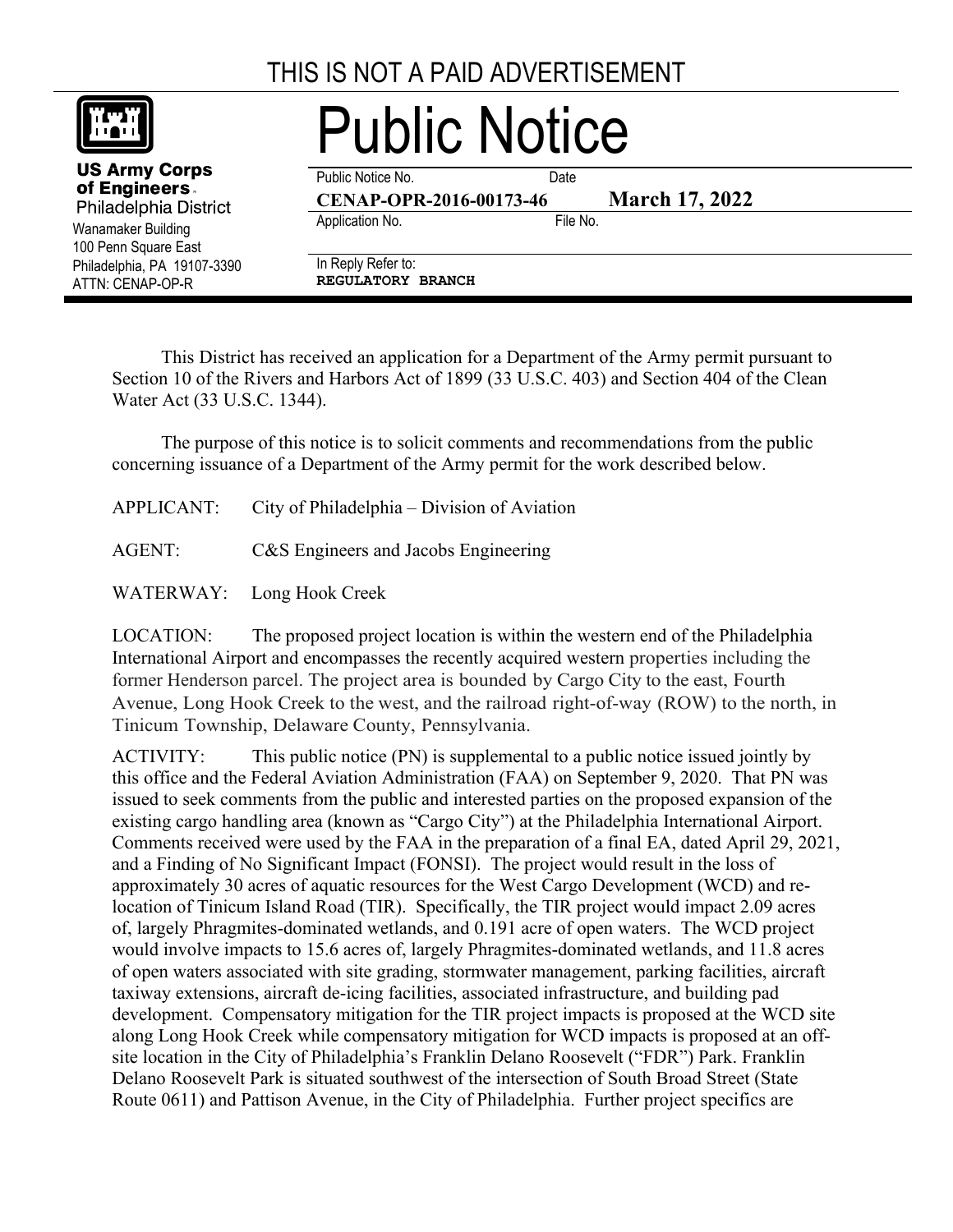described in the above-mentioned public notice found at

[https://www.nap.usace.army.mil/Missions/Regulatory/Public-Notices/Article/2340940/2016-](https://www.nap.usace.army.mil/Missions/Regulatory/Public-Notices/Article/2340940/2016-00173-46-faa-announcement/) [00173-46-faa-announcement/](https://www.nap.usace.army.mil/Missions/Regulatory/Public-Notices/Article/2340940/2016-00173-46-faa-announcement/) .

The primary goal for the compensatory mitigation design is to provide compensation for unavoidable impacts to wetlands and waters from the development of the initial phases of the WCD project and proposed future phases of the WCD project. To achieve this goal, the final design targets a freshwater tidal wetland complex dominated by freshwater tidal marsh with sinuous channels and fringed by tidally influenced coastal plain forest. The final design analysis was informed by reference ecosystems and the design was approached in a stepwise and iterative fashion. First, a one-dimensional hydrologic and hydraulic model was used to determine the tidal prism or volume of water discharged from the tidal storm drain during a typical tidal cycle. A tidal basin that maximized the available footprint was then graded and evaluated with a twodimensional hydraulic model to determine the tidal range within the basin. The grading design was iterated with the hydrology and hydraulic modeling to establish zones where the depths and durations of tidal inundation were suitable to support the development of the targeted freshwater tidal wetland complex dominated by tidally influenced, coastal plain forest. Wetland creation (tidal emergent and tidally influenced forest) would total 28.6 acres and would be supported by 3.54 acres of upland buffer enhancement.

This public notice addendum is issued in order to further the Corps of Engineers public interest and NEPA reviews for the construction of the compensatory mitigation site associated with the project at the FDR Park location.

PURPOSE: The applicant's stated purpose for the proposed work is to accommodate current and forecasted cargo operation demands at the Philadelphia International Airport.

The FAA, lead Federal agency for the WCD/TIR project, coordinated with the U.S. Fish and Wildlife Service (USFWS) and National Marine Fisheries Service (NMFS) under Section 7 of the Endangered Species Act. The FAA determined that the WCD and TIR projects will have no effect on listed species under the purview of the USFWS as no species are within the action area. Furthermore, the FAA determined that the project will not have any direct effects on anadromous fisheries listed under ESA and under purview of the NMFS. Such determinations can be found in the final environmental assessment located at [https://www.phl.org/west-cargo](https://www.phl.org/west-cargo-ea)[ea.](https://www.phl.org/west-cargo-ea) With regard to the development of the FDR Park compensatory mitigation site, a preliminary review of this application indicates that species listed under the Endangered Species Act or their critical habitat pursuant to Section 7 of the ESA as amended, maybe present in the action area. The ACOE will forward this PN to the US Fish and Wildlife Service and/or National Marine Fisheries Service with a request for technical assistance on whether any ESA listed species or their critical habitat maybe present in the area which would be affected by the proposed activity. The Philadelphia District will evaluate the potential effects of the proposed actions on ESA listed species or their critical habitat and will consult with NOAA Fisheries as appropriate. ESA Section 7 consultation will be concluded prior to the final decision on this permit application.

The decision whether to issue a permit will be based on an evaluation of the activity's probable impact, including its cumulative impacts, on the public interest. The decision will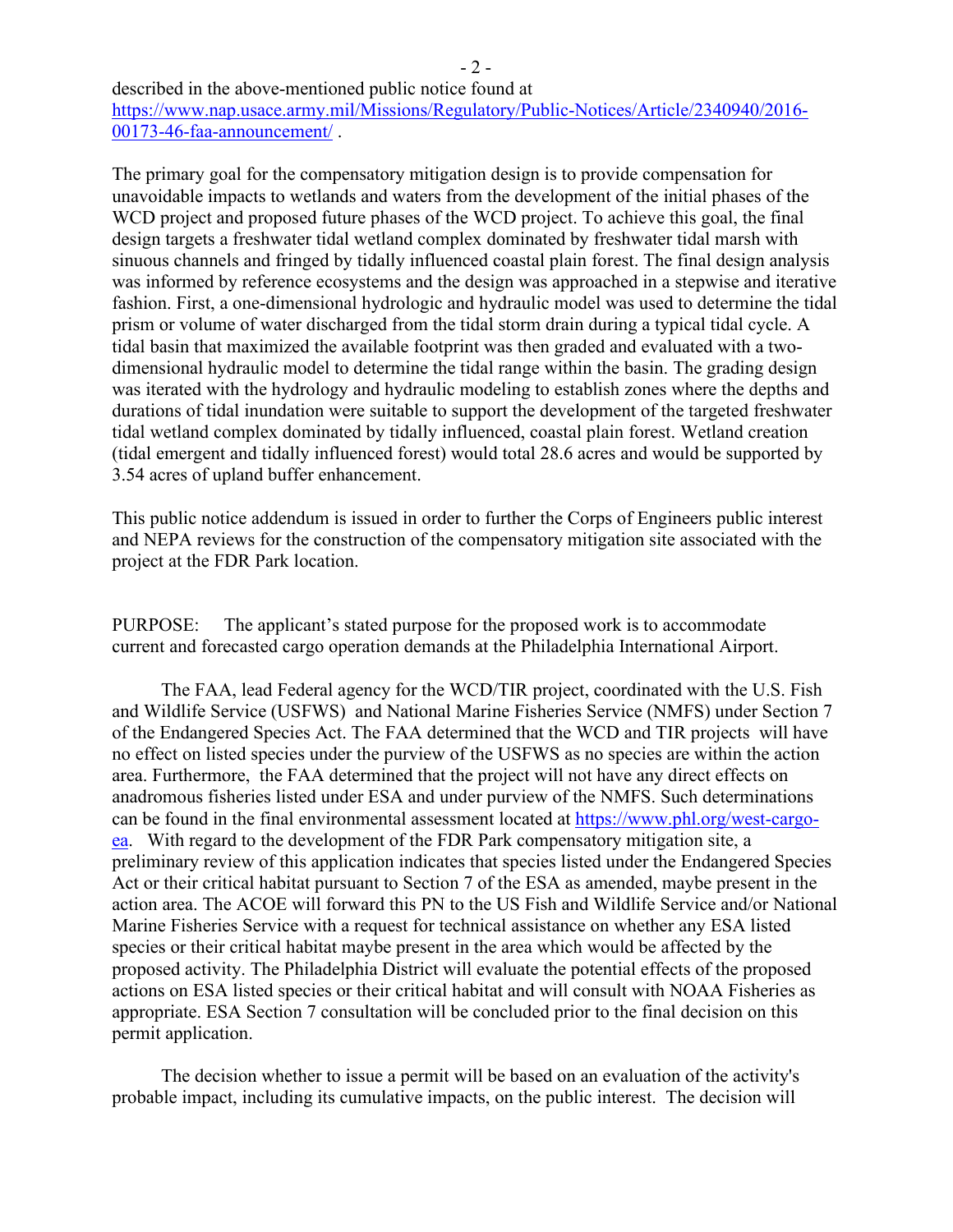reflect the national concern for both protection and utilization of important resources. The benefits which reasonably may be expected to accrue from the work must be balanced against its reasonably foreseeable detriments. All factors which may be relevant to the work will be considered including the cumulative effects thereof; among those are conservation, economics, aesthetics, general environmental concerns, wetlands, cultural values, fish and wildlife values, flood hazards, flood plain values, land use, navigation, shore erosion and accretion, recreation, water supply and conservation, water quality, energy needs, safety, food and fiber production, mineral needs and welfare of the people. A Department of the Army permit will be granted unless the District Engineer determines that it would be contrary to the public interest.

It should be noted the U.S. Army Corps of Engineers, Philadelphia District was a Cooperating Agency in the preparation of the FAA's EA. The EA process included the solicitation of comments from the public; Federal, State, and local agencies and officials; Indian Tribes; and other interested parties in order to consider and evaluate the impacts of this proposed activity. The draft EA, including notification of pending Department of the Army permit application and required Section 404(b)(1) assessment. A copy of the final EA and FONSI/ROD can be found at [www.phl.org/west-cargo-ea.](http://www.phl.org/west-cargo-ea) Draft EA comments relevant to wetlands permitting may be considered by this office in the evaluation of the permit application. An addendum to the FAA's EA record of decision will be prepared by this office in order to determine NEPA compliance with the development of the FDR Park compensatory mitigation site.

Comments on the work proposed in the permit application should be submitted, in writing, within 15 days to the District Engineer, U.S. Army Corps of Engineers, Philadelphia District, Wanamaker Building, 100 Penn Square East, Philadelphia, Pennsylvania 19107-3390. All comments to this public notice are used by this office to assess impacts on endangered species, historic properties, water quality, general environmental effects, and the other public interest factors listed above. Comments are also used to determine the need for a public hearing and to determine the overall public interest of the proposed activity.

With regard to Section 106 of the National Historic Preservation Act, a comprehensive study was made of the WCD/TIR project area as part of the EA. The EA findings determined that the project would have no effect on historic properties. This determination was concurred with by the Pennsylvania State Historic Preservation Office (PASHPO). Please see [www.phl.org/west-cargo-ea](http://www.phl.org/west-cargo-ea) for further information on this decision. With regard to the FDR Park compensatory mitigation site, the Philadelphia District Cultural Resource Specialist/Tribal Liaison (CRSTL) has determined that although a recorded archaeological site is in the vicinity, the project will have no adverse effect to such resource as the applicant would successfully avoid impacts to the site through a site avoidance plan. This plan would be enforced as a special condition to any permit issued for the subject work. The PASHPO, in a letter dated July 6, 2021 is in concurrence with the USACE determination.

The Magnuson‐Stevens Fishery Conservation and Management Act requires all federal agencies to consult with the NOAA Fisheries all actions, or proposed actions, permitted, funded, or undertaken by the agency that may adversely affect Essential Fish Habitat (EFH). The FAA, in their NEPA record of decision regarding the WCD/TIR projects determined the project will have no direct effects on anadromous fisheries as documented at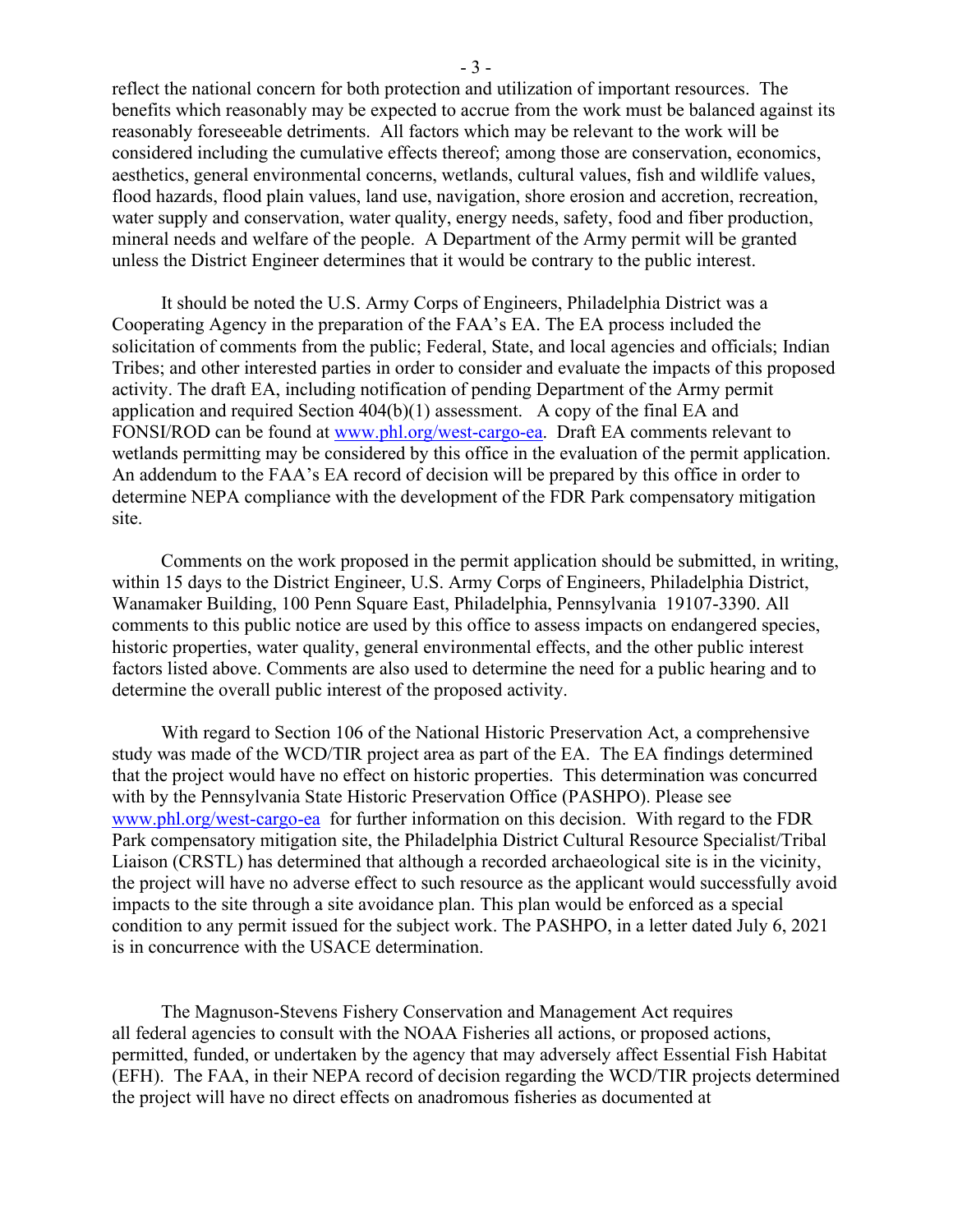[www.phl.org/west-cargo-ea](http://www.phl.org/west-cargo-ea) . A preliminary review of this application indicates that EFH may be present within the FDR Park project area. The Philadelphia District will evaluate the potential effects of the proposed actions on EFH and will consult with NOAA Fisheries as appropriate. Consultation will be concluded prior to the final decision on this permit application.

Compensatory mitigation: Pursuant to 33 CFR 332, the applicant has noted that the project would require compensatory mitigation for losses to aquatic resources as a result of the proposed project. As noted above, the proposed compensatory mitigation would consist of both on-site wetland creation/enhancement associated with Long Hook Creek for the TIR project and off-site creation/restoration of wetlands and tidal waters associated with both Shedbrook and Hollander Creeks as well as the Schuylkill River at the FDR Park for the WCD project .

TIR – *Compensatory Mitigation:* The proposed resource types that will be created include 3.6 acre of non-tidal palustrine forested wetland (PFO) and enhancement of 0.74 acre non-tidal palustrine emergent wetland (PEM) along Long Hook Creek within the restored floodplain area. The adjacent upland area along the roadway embankment will consist of a vegetated landscape buffer between the proposed roadway and wetland mitigation area. It is anticipated that the connectivity of the proposed wetland creation area with other existing resources will magnify the value of those existing resources. Local water quality improvement is expected through improved land cover and use, reduced erosion, and improved hydraulic connection between Long Hook Creek, the associated wetlands, and groundwater. These practices will address historic losses of ecosystem services in the watershed, such as loss of floodplain wetlands and deforestation.

WCD – *Compensatory Mitigation:* The primary goal for the compensatory mitigation design is to provide compensation for unavoidable impacts to wetlands and waters from the development of the initial phase of the WCD project and proposed future phases of the WCD project. To achieve this goal, the final design targets a freshwater tidal wetland complex dominated by freshwater tidal marsh with sinuous channels and fringed by tidally influenced coastal plain forest. The final design analysis was informed by reference ecosystems and the design was approached in a stepwise and iterative fashion. First, a one-dimensional hydrologic and hydraulic model was used to determine the tidal prism or volume of water discharged from the tidal storm drain during a typical tidal cycle. A tidal basin that maximized the available footprint was then designed and evaluated with a two-dimensional hydraulic model to determine the tidal range within the basin. The grading design was combined with the hydrology and hydraulic modeling to establish zones where the depths and durations of tidal inundation were suitable to support the development of the targeted freshwater tidal wetland complex dominated by tidally influenced, coastal plain forest. Wetland creation (tidal emergent and tidally influenced forest) would total 28.6 acres and would be supported by 3.54 acres of upland buffer enhancement.

In accordance with Section 307(c) of the Coastal Zone Management Act of 1972, applicants for Federal Licenses or Permits to conduct an activity affecting land or water uses in a State's coastal zone must provide certification that the activity complies with the State's Coastal Zone Management Program. The applicant has stated that the proposed activity complies with and will be conducted in a manner that is consistent with the approved State Coastal Zone Management (CZM) Program and has applied for CZM approval. No permit will be issued until the State has concurred with the applicant's certification or has waived its right to do so.